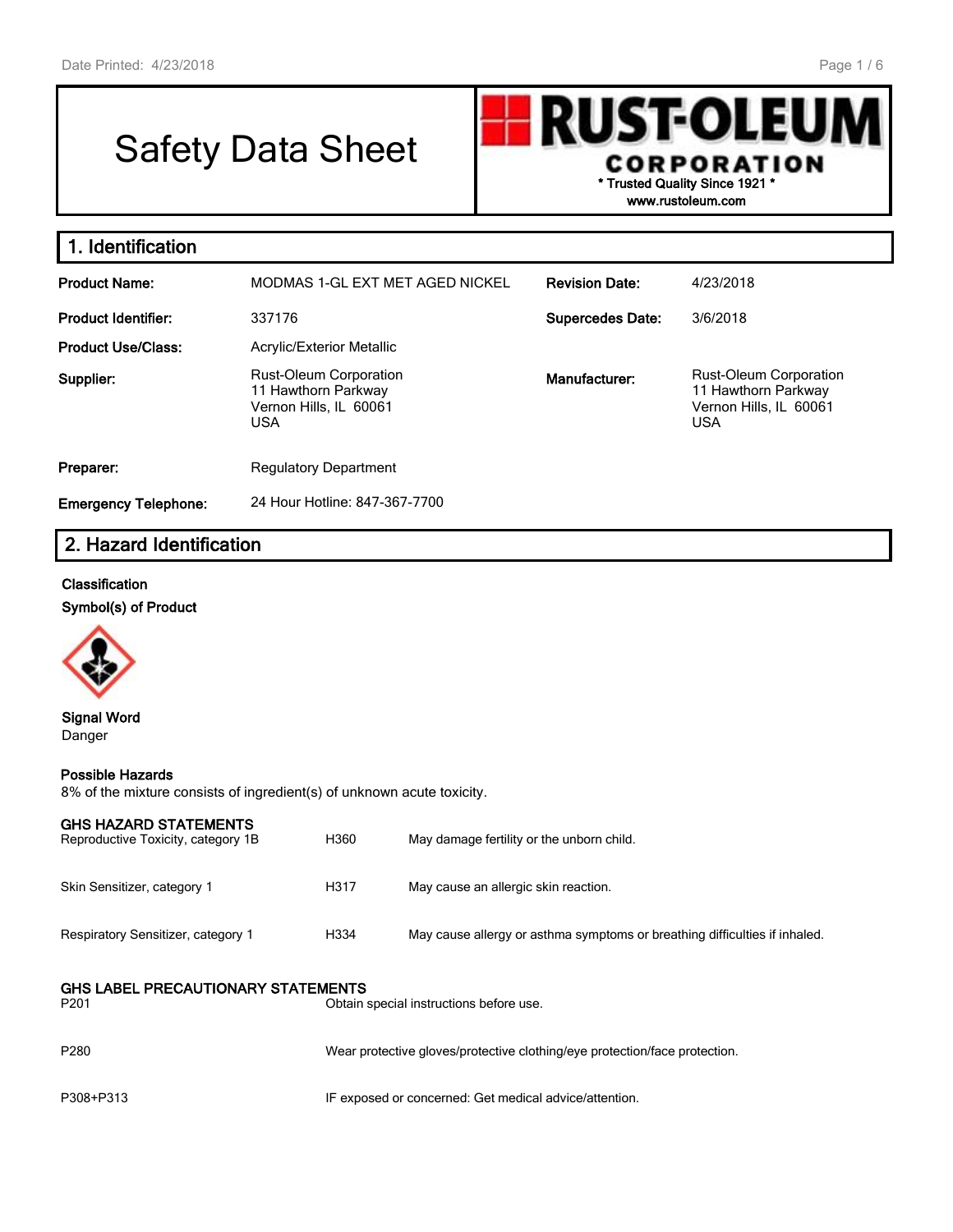| Date Printed: 4/23/2018 | Page 2/6                                                                                                                       |
|-------------------------|--------------------------------------------------------------------------------------------------------------------------------|
| P405                    | Store locked up.                                                                                                               |
| P501                    | Dispose of contents/container in accordance with local, regional and national regulations.                                     |
| P <sub>261</sub>        | Avoid breathing dust/fume/gas/mist/vapors/spray.                                                                               |
| P272                    | Contaminated work clothing should not be allowed out of the workplace.                                                         |
| P302+P352               | IF ON SKIN: Wash with plenty of soap and water.                                                                                |
| P333+P313               | If skin irritation or rash occurs: Get medical advice/attention.                                                               |
| P321                    | For specific treatment see label                                                                                               |
| P285                    | In case of inadequate ventilation wear respiratory protection.                                                                 |
| P304+P341               | IF INHALED: If breathing is difficult, remove victim to fresh air and keep at rest in a position<br>comfortable for breathing. |
| P342+P311               | If experiencing respiratory symptoms: Call a POISON CENTER or doctor/physician.                                                |

#### **GHS SDS PRECAUTIONARY STATEMENTS**

P363 Wash contaminated clothing before reuse.

# **3. Composition / Information On Ingredients**

| <b>HAZARDOUS SUBSTANCES</b>                       |            |                             |                       |                              |
|---------------------------------------------------|------------|-----------------------------|-----------------------|------------------------------|
| <b>Chemical Name</b>                              | CAS-No.    | <b>Wt.%</b><br><u>Range</u> | <b>GHS Symbols</b>    | <b>GHS Statements</b>        |
| Mica                                              | 12001-26-2 | $2.5 - 10$                  | Not Available         | Not Available                |
| <b>Titanium Dioxide</b>                           | 13463-67-7 | $2.5 - 10$                  | Not Available         | Not Available                |
| Dipropylene Glycol Monobutyl Ether                | 29911-28-2 | $0.1 - 1.0$                 | Not Available         | Not Available                |
| 2,2,4-Trimethyl-1,3-Pentanediol Isobutyrate       | 25265-77-4 | $0.1 - 1.0$                 | GHS06                 | H331                         |
| N-Methyl 2-Pyrrolidone                            | 872-50-4   | $0.1 - 1.0$                 | GHS06-GHS08           | H315-319-331-335-360         |
| bis(1,2,2,6,6-Pentamethyl-4-Piperidinyl) Sebacate | 41556-26-7 | $0.1 - 1.0$                 | GHS07                 | H317                         |
| Carbon Black                                      | 1333-86-4  | $0.1 - 1.0$                 | Not Available         | Not Available                |
| Ammonium Persulfate                               | 7727-54-0  | $0.1 - 1.0$                 | GHS03-GHS07-<br>GHS08 | H272-302-315-317-319-334-335 |
| Nanoscale Titanium Dioxide                        | 1317-80-2  | $0.1 - 1.0$                 | Not Available         | Not Available                |
| Dipropylene Glycol Monomethyl Ether               | 34590-94-8 | $0.1 - 1.0$                 | Not Available         | Not Available                |

| 4. First-Aid Measures |
|-----------------------|
|-----------------------|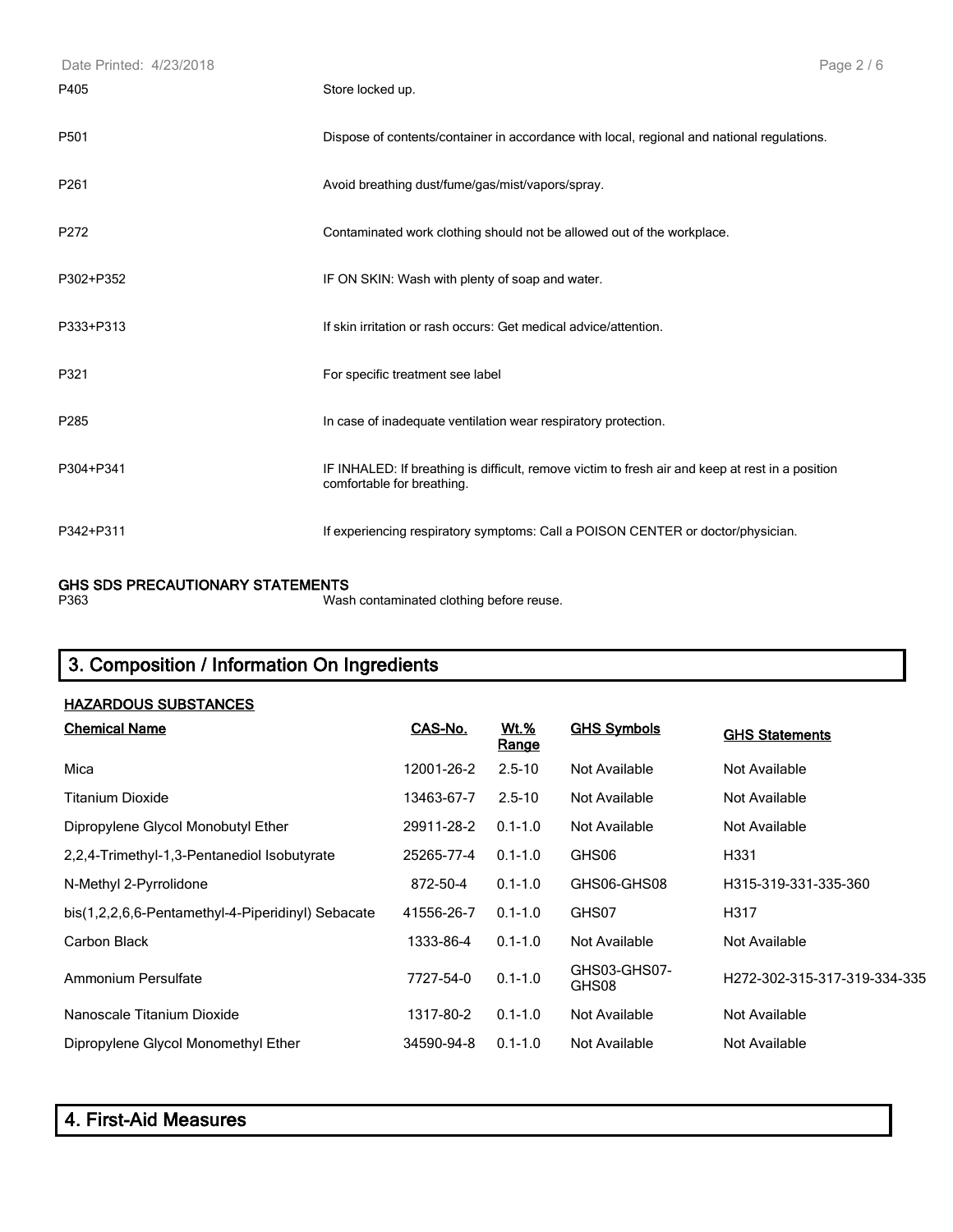**FIRST AID - EYE CONTACT:** Immediately flush eyes with plenty of water for at least 15 minutes holding eyelids open. Get medical attention. Do NOT allow rubbing of eyes or keeping eyes closed.

**FIRST AID - SKIN CONTACT:** Wash skin with soap and water. Remove contaminated clothing. Get medical attention if irritation develops or persists.

**FIRST AID - INHALATION:** Remove to fresh air. If not breathing, give artificial respiration. If breathing is difficult, give oxygen. Get immediate medical attention. Do NOT use mouth-to-mouth resuscitation. If you experience difficulty in breathing, leave the area to obtain fresh air. If continued difficulty is experienced, get medical assistance immediately.

**FIRST AID - INGESTION:** Swallowing less than an ounce will not cause significant harm. For larger amounts, do not induce vomiting, but give one or two glasses of water to drink and get medical attention. If swallowed, rinse mouth with water. If feeling unwell, get medical attention.

# **5. Fire-Fighting Measures**

**EXTINGUISHING MEDIA:** Alcohol Film Forming Foam, Carbon Dioxide, Dry Chemical, Dry Sand, Water Fog

**UNUSUAL FIRE AND EXPLOSION HAZARDS:** No unusual fire or explosion hazards noted. Keep containers tightly closed. FLASH POINT IS TESTED TO BE GREATER THAN 200 DEGREES F.

**SPECIAL FIREFIGHTING PROCEDURES:** Water may be used to cool closed containers to prevent buildup of steam. If water is used, fog nozzles are preferred.

**Special Fire and Explosion Hazard (Combustible Dust):** No Information

#### **6. Accidental Release Measures**

**STEPS TO BE TAKEN IF MATERIAL IS RELEASED OR SPILLED:** If spilled, contain spilled material and remove with inert absorbent. Dispose of contaminated absorbent, container, and unused contents in accordance with local, state, and federal regulations. Do not incinerate closed containers

# **7. Handling and Storage**

**HANDLING:** Wash thoroughly after handling. Wash hands before eating. Remove contaminated clothing and launder before reuse. Use only with adequate ventilation. Follow all SDS and label precautions even after container is emptied because it may retain product residues. Avoid breathing fumes, vapors, or mist. Avoid contact with eyes, skin and clothing.

**STORAGE:** Store in a dry, well ventilated place. Keep container tightly closed when not in use.

**Advice on Safe Handling of Combustible Dust:** No Information

# **8. Exposure Controls / Personal Protection**

| <b>Chemical Name</b>                                    | CAS-No.    | Weight %<br>Less Than | <b>ACGIH TLV-</b><br><b>TWA</b> | <b>ACGIH TLV-</b><br><b>STEL</b> | <b>OSHA PEL-TWA</b> | <b>OSHA PEL-</b><br><b>CEILING</b> |
|---------------------------------------------------------|------------|-----------------------|---------------------------------|----------------------------------|---------------------|------------------------------------|
| Mica                                                    | 12001-26-2 | 10.0                  | $3 \text{ mg/m}$                | N.E.                             | N.E.                | N.E.                               |
| <b>Titanium Dioxide</b>                                 | 13463-67-7 | 5.0                   | $10 \text{ mg/m}$               | N.E.                             | $15 \text{ mg/m}$   | N.E.                               |
| Dipropylene Glycol Monobutyl<br>Ether                   | 29911-28-2 | 1.0                   | N.E.                            | N.E.                             | N.E.                | N.E.                               |
| 2,2,4-Trimethyl-1,3-Pentanediol<br>Isobutvrate          | 25265-77-4 | 1.0                   | N.E.                            | N.E.                             | N.E.                | N.E.                               |
| N-Methyl 2-Pyrrolidone                                  | 872-50-4   | 1.0                   | N.E.                            | N.E.                             | N.E.                | N.E.                               |
| $bis(1,2,2,6,6-Pentamentyl-4-$<br>Piperidinyl) Sebacate | 41556-26-7 | 1.0                   | N.E.                            | N.E.                             | N.E.                | N.E.                               |
| Carbon Black                                            | 1333-86-4  | 1.0                   | $3$ mg/m $3$                    | N.E.                             | $3.5 \text{ mg/m}$  | N.E.                               |
| Ammonium Persulfate                                     | 7727-54-0  | 1.0                   | N.E.                            | N.E.                             | N.E.                | N.E.                               |
| Nanoscale Titanium Dioxide                              | 1317-80-2  | 1.0                   | N.E.                            | N.E.                             | N.E.                | N.E.                               |
| Dipropylene Glycol Monomethyl<br>Ether                  | 34590-94-8 | 1.0                   | $100$ ppm                       | $150$ ppm                        | $100$ ppm           | N.E.                               |

#### **PERSONAL PROTECTION**

**ENGINEERING CONTROLS:** Use process enclosures, local exhaust ventilation, or other engineering controls to control airborne levels below recommended exposure limits. Prevent build-up of vapors by opening all doors and windows to achieve crossventilation.

**RESPIRATORY PROTECTION:** A respiratory protection program that meets OSHA 1910.134 and ANSI Z88.2 requirements must be followed whenever workplace conditions warrant a respirator's use.

**SKIN PROTECTION:** Use gloves to prevent prolonged skin contact. Nitrile or Neoprene gloves may afford adequate skin protection.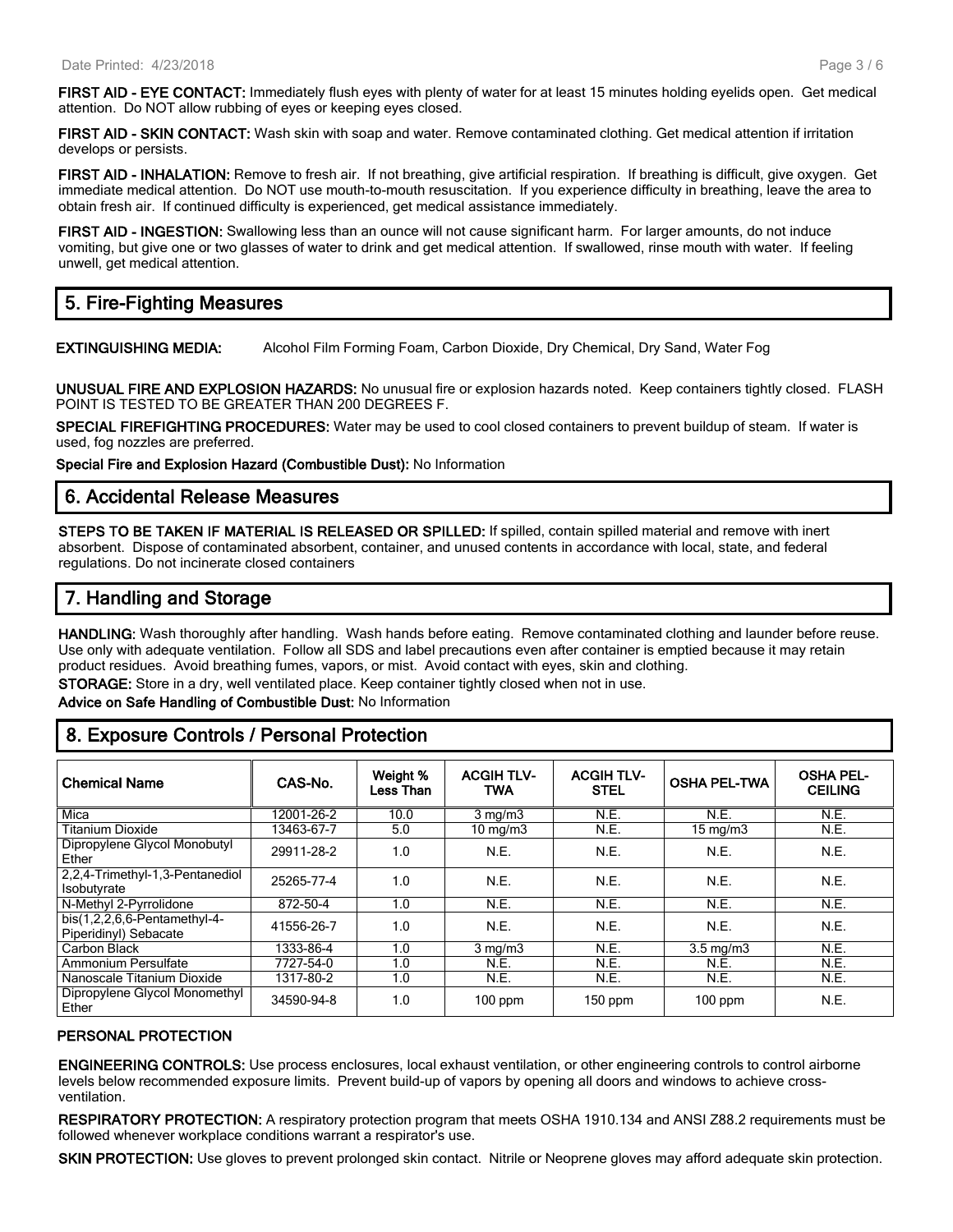**EYE PROTECTION:** Use safety eyewear designed to protect against splash of liquids.

**OTHER PROTECTIVE EQUIPMENT:** Refer to safety supervisor or industrial hygienist for further guidance regarding types of personal protective equipment and their applications.

**HYGIENIC PRACTICES:** Wash thoroughly with soap and water before eating, drinking or smoking. Remove contaminated clothing immediately and launder before reuse.

**Engineering Measures for Combustible Dust:** No Information

### **9. Physical and Chemical Properties**

| Appearance:                 | Liguid                      | <b>Physical State:</b>            | Liquid       |
|-----------------------------|-----------------------------|-----------------------------------|--------------|
| Odor:                       | Solvent Like                | <b>Odor Threshold:</b>            | N.E.         |
| <b>Relative Density:</b>    | 1.133                       | pH:                               | N.D.         |
| Freeze Point, °C:           | N.D.                        | Viscosity:                        | N.D.         |
| <b>Solubility in Water:</b> | Slight                      | Partition Coefficient, n-octanol/ |              |
| Decompostion Temp., °C:     | N.D.                        | water:                            | N.D.         |
| Boiling Range, °C:          | 100 - 537                   | Explosive Limits, vol%:           | $2.6 - 12.6$ |
| <b>Flammability:</b>        | Does not Support Combustion | Flash Point, °C:                  | 94           |
| <b>Evaporation Rate:</b>    | Slower than Ether           | Auto-ignition Temp., °C:          | N.D.         |
| <b>Vapor Density:</b>       | Heavier than Air            | <b>Vapor Pressure:</b>            | N.D.         |
|                             |                             |                                   |              |

(See "Other information" Section for abbreviation legend)

# **10. Stability and Reactivity**

#### **CONDITIONS TO AVOID:** No Information

**INCOMPATIBILITY:** Incompatible with strong oxidizing agents, strong acids and strong alkalies.

**HAZARDOUS DECOMPOSITION:** When heated to decomposition, it emits acrid smoke and irritating fumes.

**HAZARDOUS POLYMERIZATION:** Will not occur under normal conditions.

**STABILITY:** This product is stable under normal storage conditions.

# **11. Toxicological Information**

**EFFECTS OF OVEREXPOSURE - EYE CONTACT:** Irritating, and may injure eye tissue if not removed promptly.

**EFFECTS OF OVEREXPOSURE - SKIN CONTACT:** May cause skin sensitization, an allergic reaction, which becomes evident upon re-exposure to this material. Low hazard for usual industrial handling or commercial handling by trained personnel.

**EFFECTS OF OVEREXPOSURE - INHALATION:** High gas, vapor, mist or dust concentrations may be harmful if inhaled. Avoid breathing fumes, spray, vapors, or mist.

**EFFECTS OF OVEREXPOSURE - INGESTION:** Substance may be harmful if swallowed.

**EFFECTS OF OVEREXPOSURE - CHRONIC HAZARDS:** Contains Titanium Dioxide. Titanium Dioxide is listed as a Group 2B-"Possibly carcinogenic to humans" by IARC. No significant exposure to Titanium Dioxide is thought to occur during the use of products in which Titanium Dioxide is bound to other materials, such as in paints during brush application or drying. Risk of overexposure depends on duration and level of exposure to dust from repeated sanding of surfaces or spray mist and the actual concentration of Titanium Dioxide in the formula. (Ref: IARC Monograph, Vol. 93, 2010)Contains carbon black. Chronic inflammation, lung fibrosis, and lung tumors have been observed in some rats experimentally exposed for long periods of time to excessive concentrations of carbon black and several insoluble fine dust particles. Tumors have not been observed in other animal species (i.e., mouse and hamster) under similar circumstances and study conditions. Epidemiological studies of North American workers show no evidence of clinically significant adverse health effects due to occupational exposure to carbon black.

Carbon black is listed as a Group 2B-"Possibly carcinogenic to humans" by IARC and is proposed to be listed as A4- "not classified as a human carcinogen" by the American Conference of Governmental Industrial Hygienists. Significant exposure is not anticipated during brush application or drying. Risk of overexposure depends on duration and level of exposure to dust from repeated sanding of surfaces or spray mist and the actual concentration of carbon black in the formula.

**PRIMARY ROUTE(S) OF ENTRY:** Eye Contact, Ingestion, Inhalation, Skin Absorption, Skin Contact

#### **ACUTE TOXICITY VALUES The acute effects of this product have not been tested. Data on individual components are tabulated below:**

| CAS-No.    | <b>Chemical Name</b>                        | Oral LD50        | <b>Dermal LD50</b> | Vapor LC50     |
|------------|---------------------------------------------|------------------|--------------------|----------------|
| 13463-67-7 | Titanium Dioxide                            | >10000 mg/kg Rat | 2500 mg/kg         | N.E.           |
| 25265-77-4 | 2,2,4-Trimethyl-1,3-Pentanediol Isobutyrate | 3200 mg/kg Rat   | >15200 mg/kg Rat   | >3.55 mg/L Rat |
| 872-50-4   | N-Methyl 2-Pyrrolidone                      | 3914 mg/kg Rat   | 8000 mg/kg Rabbit  | >5.1 mg/L Rat  |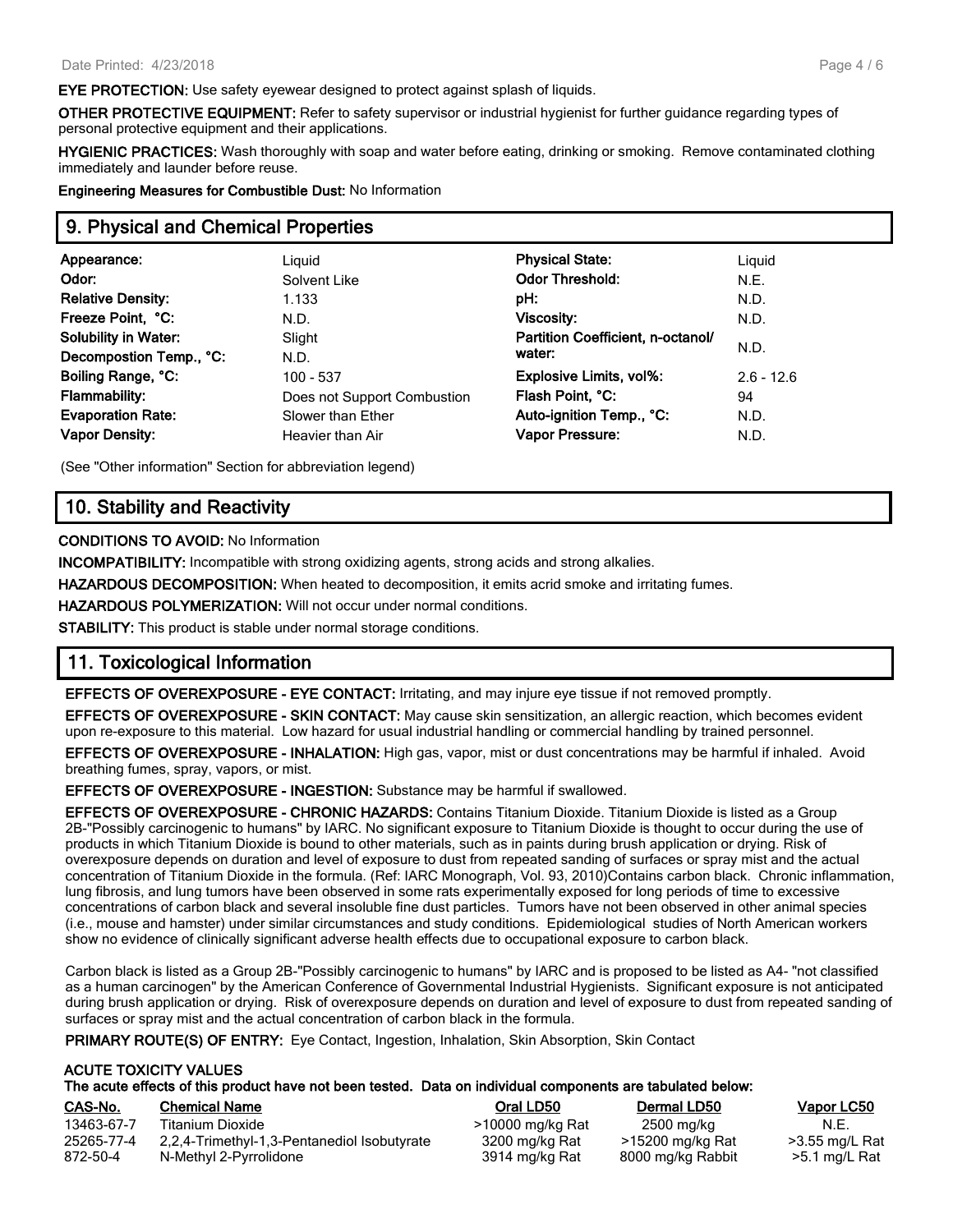N.E. - Not Established

# **12. Ecological Information**

**ECOLOGICAL INFORMATION:** Product is a mixture of listed components.

# **13. Disposal Information**

**DISPOSAL INFORMATION:** Dispose of material in accordance to local, state, and federal regulations and ordinances. Do not allow to enter waterways, wastewater, soil, storm drains or sewer systems.

# **14. Transport Information**

|                              | Domestic (USDOT) | <b>International (IMDG)</b> | Air (IATA)    | <b>TDG (Canada)</b> |
|------------------------------|------------------|-----------------------------|---------------|---------------------|
| <b>UN Number:</b>            | N.A.             | N.A.                        | N.A.          | N.A.                |
| <b>Proper Shipping Name:</b> | Not Regulated    | Not Regulated               | Not Regulated | Not Regulated       |
| <b>Hazard Class:</b>         | N.A.             | N.A.                        | N.A.          | N.A.                |
| <b>Packing Group:</b>        | N.A.             | N.A.                        | N.A.          | N.A.                |
| <b>Limited Quantity:</b>     | No               | No                          | No            | No                  |

# **15. Regulatory Information**

# **U.S. Federal Regulations:**

#### **CERCLA - SARA Hazard Category**

This product has been reviewed according to the EPA 'Hazard Categories' promulgated under Sections 311 and 312 of the Superfund Amendment and Reauthorization Act of 1986 (SARA Title III) and is considered, under applicable definitions, to meet the following categories:

No Information

#### **Sara Section 313:**

This product contains the following substances subject to the reporting requirements of Section 313 of Title III of the Superfund Amendment and Reauthorization Act of 1986 and 40 CFR part 372:

| <b>Chemical Name</b>   | CAS-No.   |
|------------------------|-----------|
| N-Methyl 2-Pyrrolidone | 872-50-4  |
| Ammonium Persulfate    | 7727-54-0 |

#### **Toxic Substances Control Act:**

This product contains the following chemical substances subject to the reporting requirements of TSCA 12(b) if exported from the United States:

No TSCA 12(b) components exist in this product.